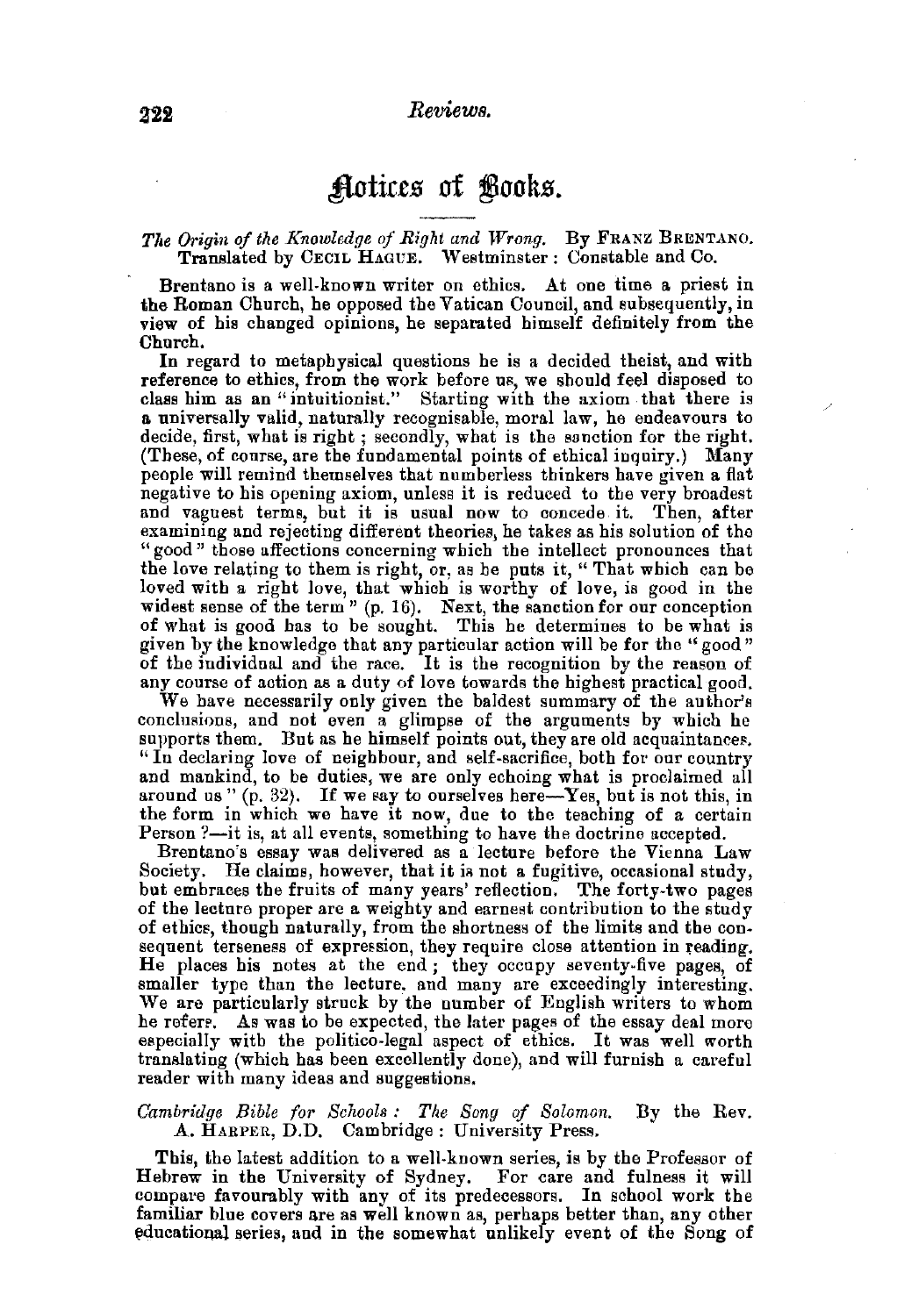Songs being read by any form, this edition would be indispensable. Meanwhile it will fill a gap in the biblical library of the theological student as well as of the general reader.

The problems about the interpretation of this song are very old. With regard to its form-is it a connected whole, a species of lyrical drama, or merely a collection of wedding ballads or folk-songs? Karl Budde has, of course, given the latter theory fresh life, adopting Wetzstein's idea of the *wasfs,* or Syrian love-songs, and reducing the book to the condition of the repertoire of some ancient brother of the guild of professional singers at weddings. Dr. Harper examines this hypothesis carefully, both in his Introduction and in a very full and interesting Appendix, only to pronounce against it. He himself declares for the unity of the poem, both as regards its author and its theme, regarding it as a series of dramatic lyrics, put in the mouth of different persons. A beautifully worded translation, with marginal references to the speakers, enables the reader to grasp his interpretation very clearly. With respect to the underlying teaching of the Song, Dr. Harper, admitting the spiritual beauty of many of the allegories, both ancient and modern, that have been drawn from it, is himself inclined to assign its chief value to its ethical teaching-namely, the beauty and steadfastness of true love, portrayed in the resistance of the Shulamite to Solomon's overtures and her allegiance to the rustic lover. A careful examination of all the probabilities leads him to place the time of writing in the latter part of the Persian period.

*Comfort for All.* By the Rev. F. MARSHALL, M.A. London : Thomas Burleigh.

This little work is intended to be read to sufferers, or for their own use, for which latter its large and clear type is undoubtedly appropriate. Passages of Scripture are grouped together under various heads-e.g., Loss of Friends, the Dread of Death, etc.-and there are original medita-<br>tions dealing with similar subjects. Some prayers are included, and a classified index of hymns might prove useful. There are, it is true, several well-known works of the sort in circulation, and we suppose that nearly every parish clergyman has his own method of dealing with the sick ; still, there is a large amount of practical suggestiveness in " Comfort for All," which should render it undoubtedly useful.

Canon Hammond has published a "Sixth Edition, Revised" of his *Outlines of Textual Criticism applied to the New Testament* (Oxford: at the Clarendon Press, 1902). The sixth edition is, to a great extent, a new book. We gladly welcome one of the first statements he makes in his Introduction, that Conjectural Emendation has *practically* no place in the criticism of the text of the New Testament. Though he alludes to it in his list of Latin Codices near the end of the book, we are surprised to find no mention, under the heading of " The Latin Versions " (pp. 56-61), of Bishop Wordsworth and Mr. White's labours on the Vulgate. Canon Hammond's volume continues to be one of the most valuable handbooks on the subject it deals with, and can be heartily recommended.

Mr. Lilley's book on *The Pastoral Epistles* (Edinburgh: T. and T. Clark) is of unequal merit. The best parts of it are the Introduction and most of the Essays in the Appendix. But it is a book which requires to be read with caution. The author holds a brief for the Presbyterian form of Church government, and glides over some of the difficulties which that and, indeed, any views of early Church government present. His own conclusion is that Timothy's position in the Church was that of